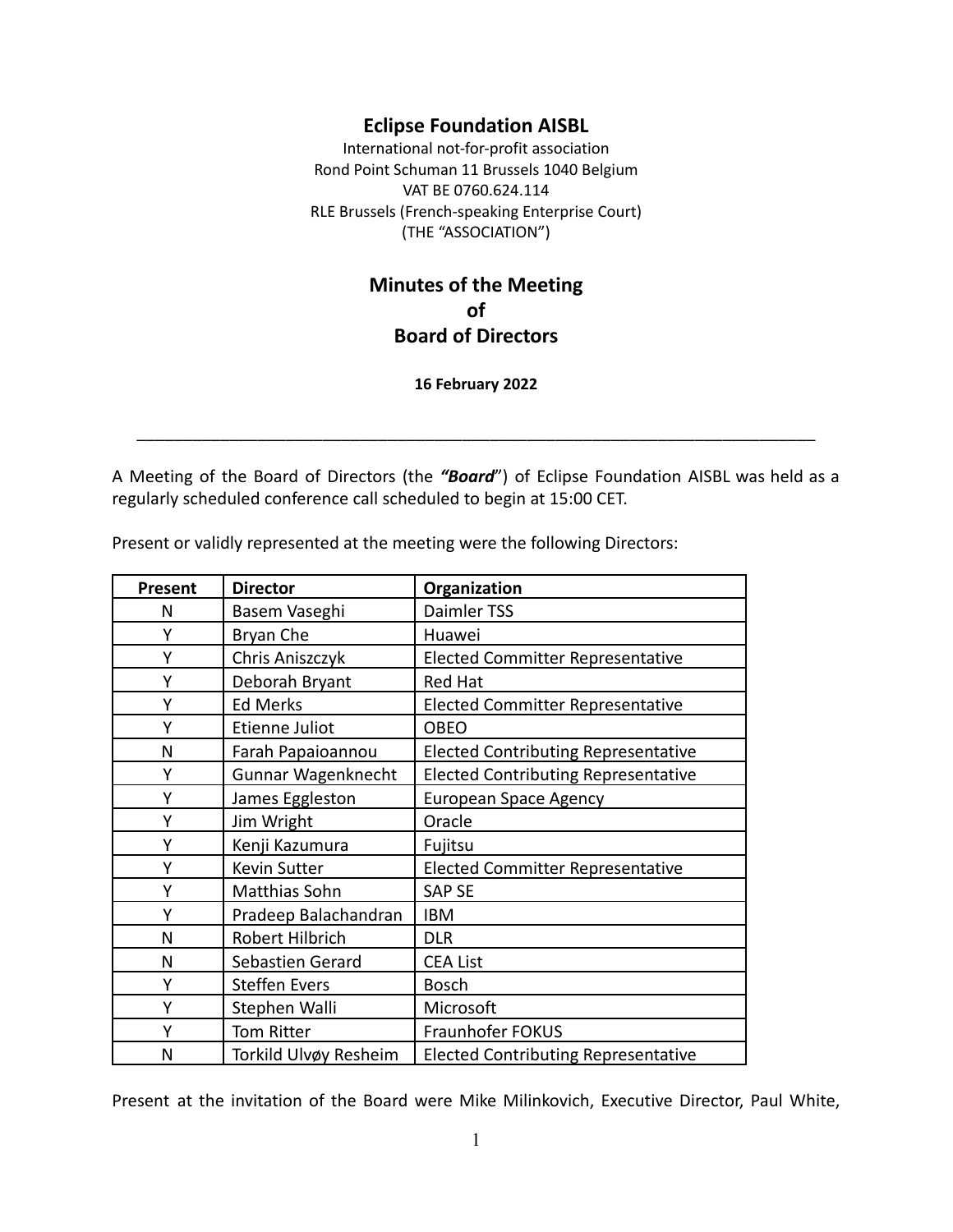Secretary/Treasurer, and Gesine Freund of Eclipse Foundation AISBL.

The following proxies were submitted to the Secretary by the following Board members: None

## **AGENDA**

The following agenda was proposed for the meeting, the materials for which are attached as Annex 1:

- 1. Roll call and approval of agenda
- 2. Approval of December 15, 2021 minutes
- 3. Approval of reduction of the number of Board members and resignation of Navin Ramachandran as Board member
- 4. Approval of new PMC Lead for Eclipse Science Top-level Project
- 5. Approval of the distribution of the current and future versions of the JFreeChart library by the Eclipse TRACE4CPS project, under the LGPL
- 6. Approval of the distribution of the current and future versions of the SNAKES library by the Eclipse Comma project, under the LGPL
- 7. Discussion of appointment of BDO as auditor for EF-US and EF-CA
- 8. Update on negotiations with OpenAtom Foundation re. OpenHarmony cooperation agreement
- 9. Discussion of Overhaul of IP Due Diligence Process
- 10. Eclipse Foundation Updates and New Board Portal

## Adjournment

#### **VALIDITY**

The Secretary established from the attendance list that a quorum of members were present or properly represented, that the meeting had been validly convened, and the meeting could validly deliberate and decide on the matters listed on the agenda.

#### **GENERAL BUSINESS**

The meeting was called to order at 15:03 CET by Mike Milinkovich.

The Board agreed that for all decisions to be taken during the meeting, votes would be held by the Executive Director asking members to voice: a) those voting in favor, b) those voting against, and c) those abstaining.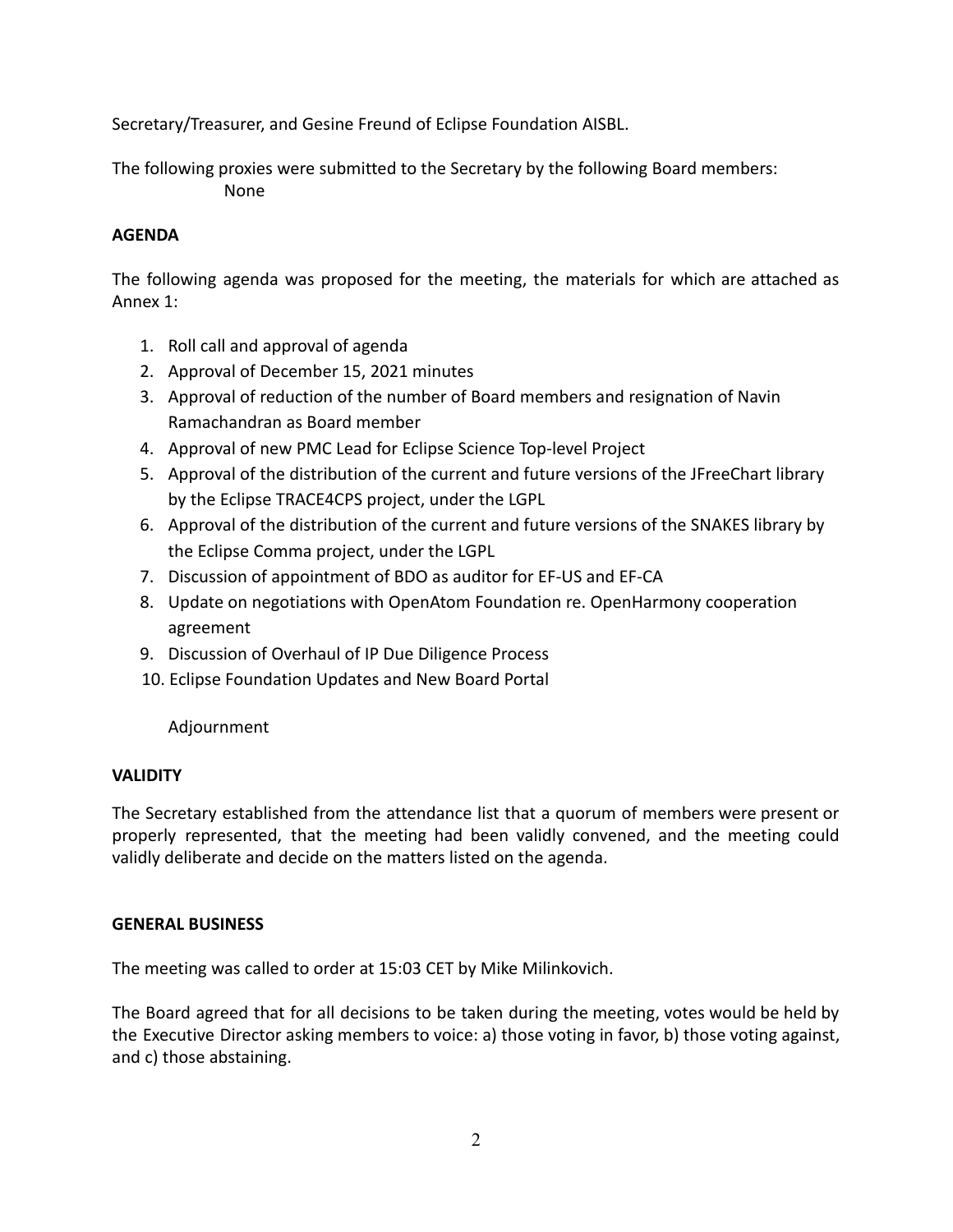#### 1. Approval of Agenda

Mike Milinkovich reviewed the agenda with the Board. With all Board members present or validly represented at the meeting voting in favor, the agenda was approved unanimously by the Board.

#### 2. General Business

a. Minutes

Mike Milinkovich introduced a discussion of the full and abridged minutes of the December 15, 2021 Board Meeting, attached as Appendix 2. With all Board members present or validly represented at the meeting voting in favor, the Board unanimously passed the following resolution:

RESOLVED, the Board approves the draft minutes of the December 15, 2021 Board Meeting as circulated.

## 3. Approval of reduction of the number of Board members and resignation of Navin Ramachandran as Board member

Mike Milinkovich informed the Board that in consequence of IOTA Foundation's termination of their Strategic membership, Navin Ramachandran is deemed to have resigned as a Director of the Board.

The Board unanimously passed the following resolutions:

WHEREAS, IOTA Foundation has terminated their Strategic Membership in the Eclipse Foundation, and in accordance with Article 23.2, a) of the Bylaws, the number of Directors of the Board of Directors immediately decreases by one, and Navin Ramachandran is deemed to have resigned as a Director of the Board; therefore

RESOLVED, the Board grants power to Ruth Wirtz, Laurent De Pauw, and Nora Myriam Lazar, attorneys-at-law with office at Bastion Tower, Marsveldplein 5, 1050 Brussels, or any other attorney-at-law from the firm Osborne Clarke, with office at the same address, each acting alone and with power to substitute, to act on behalf of the Eclipse Foundation AISBL in order to comply with the legal requirements resulting from these minutes, and in particular the publication of an extract of these minutes in the Annexes to the Belgian State Gazette and the updating of the Eclipse Foundation AISBL registration information at the register of legal persons of the Belgian Crossroads Bank of Enterprises. The proxies are authorized to sign every document, form, register, notification or letter and to take every necessary step towards the Enterprise Court, the one-stop business shops and the Belgian Crossroads Bank of Enterprises and more generally, to undertake any action necessary following these minutes.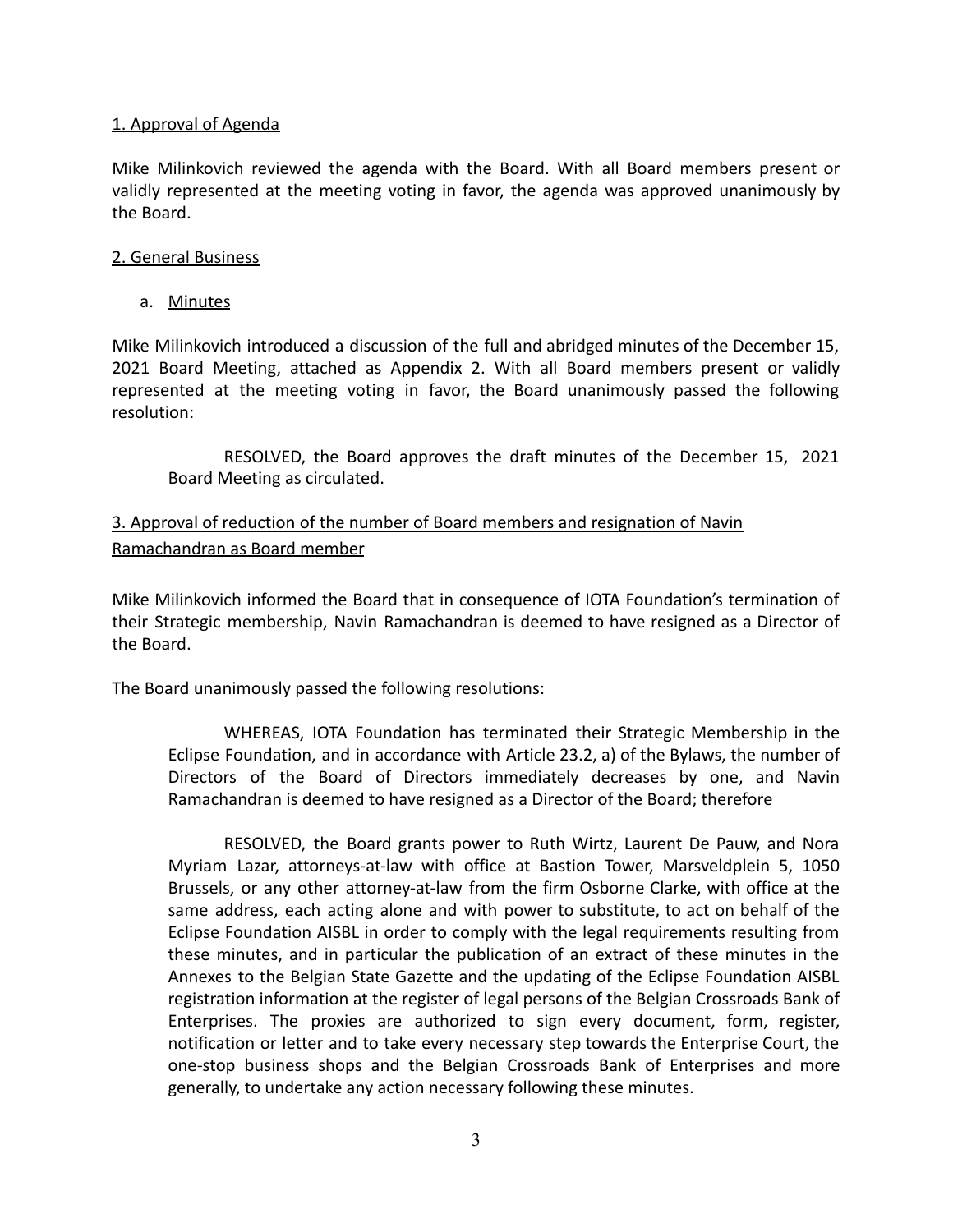## 4. Approval of new PMC Lead for Eclipse Science Top-level Project

Mike Milinkovich informed the board that Greg Watson is stepping down as PMC lead for Eclipse Science TLP. Jay Jay Billings has agreed to act in this capacity going forward.

The Board unanimously passed the following resolution:

RESOLVED, the Board approves Jay Jay Billings as the PMC Lead for the Eclipse Science Top-level Project.

# 5. Approval of the distribution of the current and future versions of the JFreeChart library by the Eclipse TRACE4CPS project, under the LGPL

Mike Milinkovich introduced a discussion on the distribution of current and future versions of JFreeChart library by Eclipse TRACE4CPS project, the related materials for which are attached as Appendix 5.

The Board unanimously passed the following resolution:

RESOLVED, the Board approves the distribution of the current and future versions of the JFreeChart library by the Eclipse TRACE4CPS project, under the LGPL.

# 6. Approval of the distribution of the current and future versions of the SNAKES library by the Eclipse Comma project, under the LGPL

Mike Milinkovich introduced a discussion on the distribution of current and future versions of the SNAKES library by the Eclipse Comma project, the related materials for which are attached as Appendix 6.

The Board unanimously passed the following resolution:

RESOLVED, the Board approves the distribution of the current and future versions of the SNAKES library by the Eclipse Comma project, under the LGPL.

## 7. Discussion of appointment of BDO as auditor for EF-US and EF-CA

This item was brought forward for information only. Mike Milinkovich provided a brief background regarding this proposed change. A motion to approve will be presented to the board of the Eclipse Foundation, Inc. at their upcoming meeting, and Eclipse Canada already voted electronically in favor.